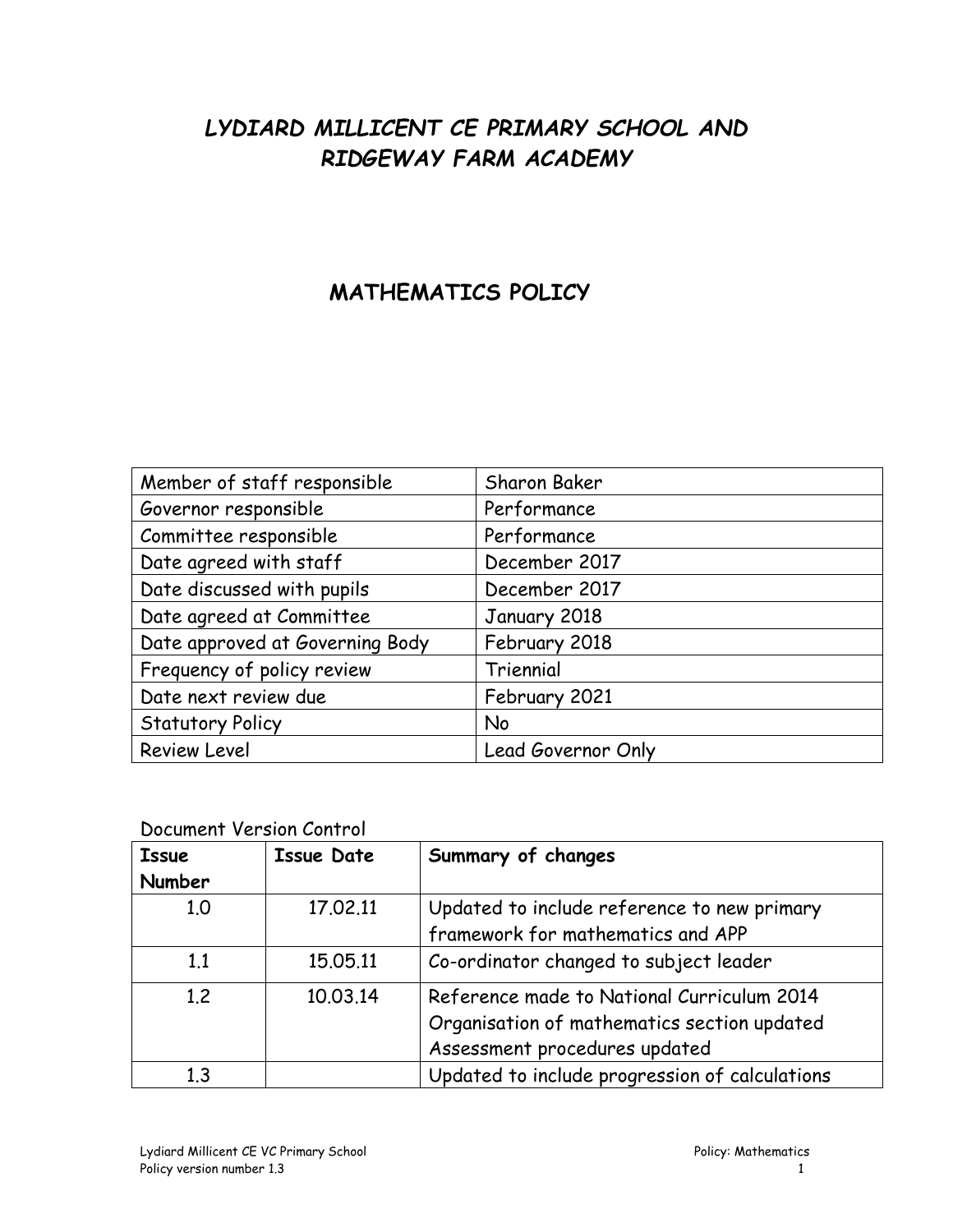## **Lydiard Millicent CE Primary School and Ridgeway Farm Academy**

## **Mathematics Policy**

#### **Rationale**

Mathematics equips pupils with a uniquely powerful set of tools to understand and change the world. These tools include logical reasoning, problem-solving skills, and the ability to think in abstract ways. Mathematics is important in everyday life, many forms of employment, science and technology, medicine, the economy, the environment and development, and in public decision making.

Different cultures have contributed to the development and application of mathematics. Today, the subject transcends cultural boundaries and its importance is universally recognised. Mathematics is a creative discipline. It can stimulate moments of pleasure and wonder when a pupil solves a problem for the first time, discovers a more elegant solution to that problem, or suddenly sees hidden connections.

## **Aims**

- To develop lively, enquiring minds and the ability to question and argue rationally.
- To help each pupil develop as far as possible the necessary knowledge, understanding and skills in mathematics which will be required for further study, training and adult life.
- To teach mathematics with enthusiasm and with a positive approach, giving praise for effort, attitude and success and therefore inspire confidence and enjoyment within the subject.
- To develop children as problem solvers.
- To embed skills by using the progression of concrete, pictorial and then abstract.
- To use and apply knowledge and skills in different contexts.

## **Organisation of Mathematics in Lydiard Millicent CE Primary School and Ridgeway Farm Academy**

At both schools we teach the National Curriculum (2014) for Mathematics. In Foundation Stage 2, mathematics is taught in accordance with the statutory framework for the early years foundation stage curriculum and Development Matters.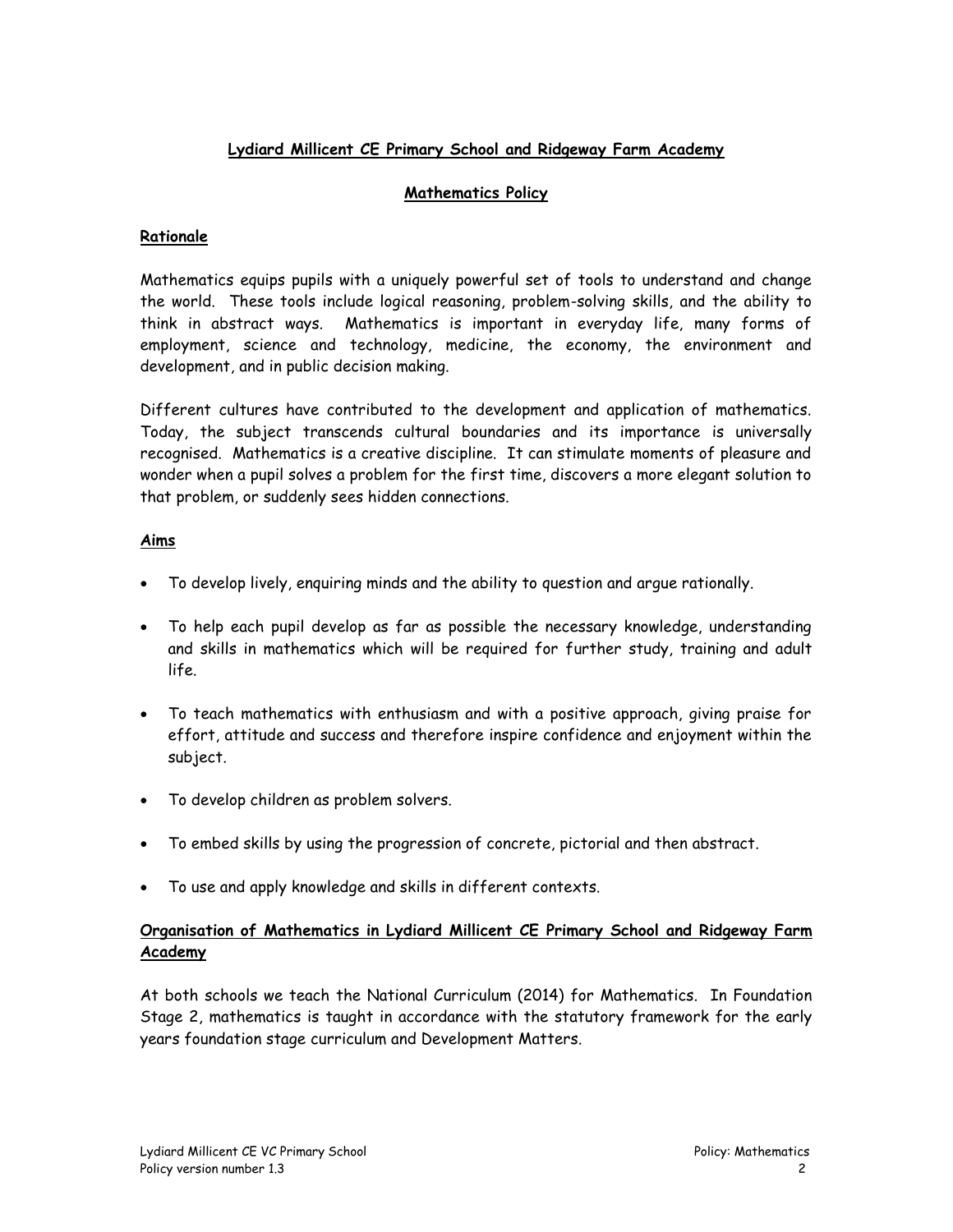The children participate in maths learning every day. These sessions range from forty-five minutes to an hour, depending upon the age and maturity of the children. Each session will usually consist of a mixture of:

- **oral and mental calculation practise to develop fluency**
- **teaching input, including a range of group sizes and structures as appropriate**
- **plenary/pit stops/top ups to review, refine and consolidate learning**
- **problem solving application and reasoning**

At Lydiard Millicent CE Primary School and Ridgeway Farm Academy we follow the White Rose Hub schemes of learning.

#### **Effective Teaching and Learning in Mathematics.**

Effective teaching and learning occurs when children are given first hand practical experiences and as such, we provide practical apparatus throughout the school, in all Key Stages, for children to manipulate when learning mathematics, as appropriate. When ready, children then progress onto pictorial representations before finally solely working with the abstract. In order to learn new mathematical concepts and skills, children need to be active learners. Therefore, class teachers plan lesson which require children to discuss, move, share, prove, explain and show their thoughts in a variety of ways, including using whiteboards, number fans, digit cards, number lines and gestures. It is also vital that activities are differentiated and matched to the pupils' next steps in learning.

Learning ladders are used for pupils to be able to observe their journey of learning objectives through a particular operation or context. Pupils are also able to see their progress through the unit of learning and their growth in independence and ability to apply new learning.

#### Planning for differentiation

Teachers plan for differentiation through 3 star challenges. Pupils are not in fixed groups and are able to choose the challenge they feel is the most appropriate to meet their needs. They are able to move onto a higher star activity if they feel ready or equally move to a lower star activity if the level of challenge is too great. Teachers support pupils with their decision making if necessary.